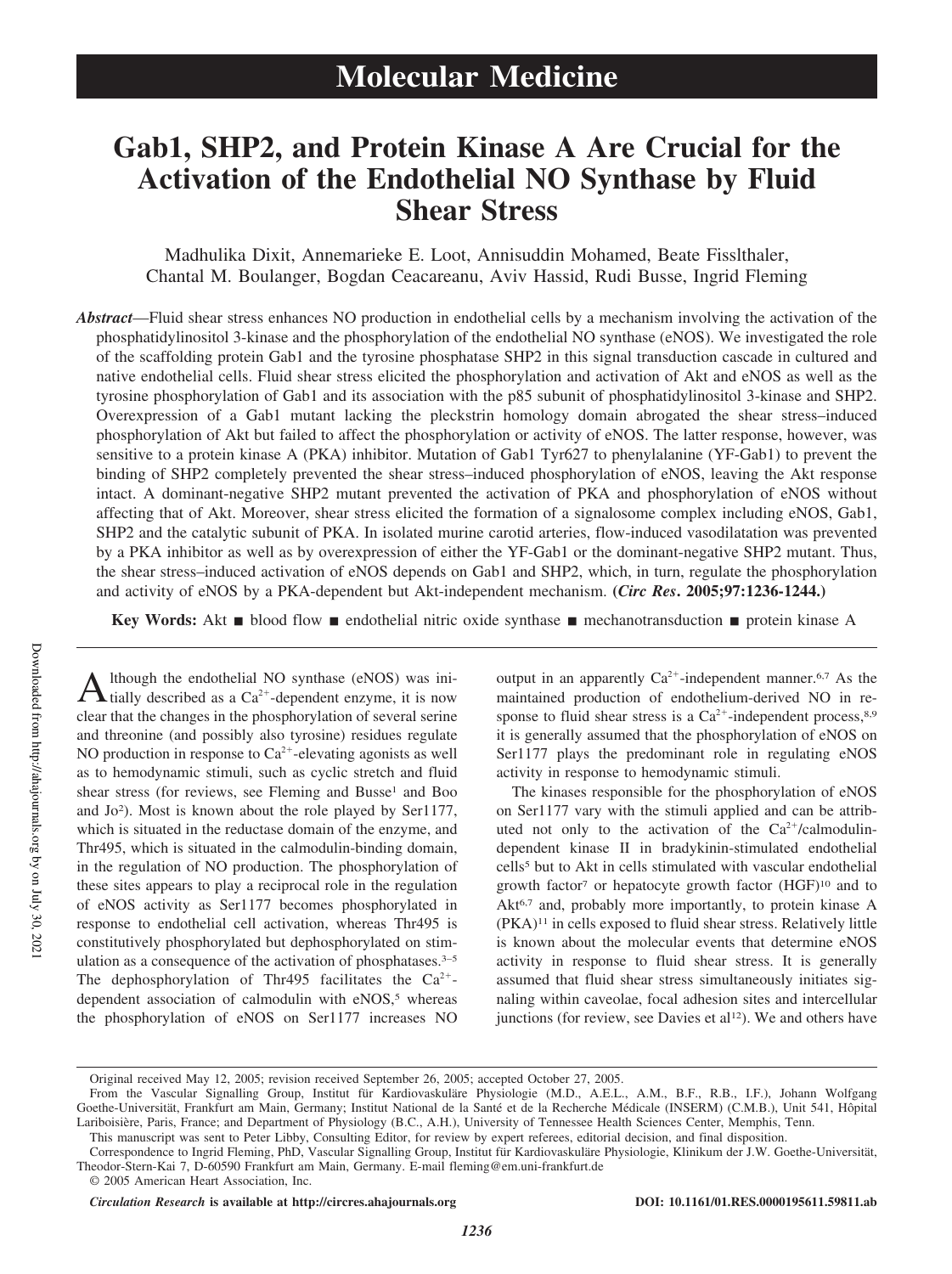recently reported that platelet-endothelial cell adhesion molecule-1 modulates endothelial cell activation in response to shear stress,13,14 most probably by virtue of its ability to interact with signaling molecules such as the tyrosine phosphatase SHP2 (Src Homology 2-containing Protein tyrosine phosphatase 2) and the scaffolding protein Gab1 (Grb2 associated binder 1) (for recent reviews, see Newman and Newman<sup>15</sup> and Ilan and Madri<sup>16</sup>). Indeed, Gab-1 translocates from the cytoplasm to endothelial cell junctions in response to flow<sup>17</sup> and can associate with the p85 subunit of the phosphatidylinositol 3-kinase (PI3-K),<sup>18,19</sup> which is essential for the shear stress–induced phosphorylation of eNOS.<sup>6</sup>

In the present study, we determined the role of Gab1 and SHP2 in the shear stress–induced phosphorylation and activation of Akt and eNOS in cultured and native endothelial cells. We assessed the effect of a Gab1 mutant lacking the pleckstrin homology domain ( $\Delta$ PHGab1) and compared its effects with those of a mutant in which Tyr627 was substituted with phenylalanine (YF-Gab1) to interfere with its interaction with SHP2,19,20 as well as with a dominantnegative SHP2 mutant.

# **Materials and Methods**

## **Materials**

The phospho-specific antibodies recognizing eNOS Ser1177, phospho-Akt (Ser473), and Gab1 were from Cell Signaling (Munich, Germany). The antibody against SHP2 was from BD Biosciences (Heidelberg, Germany), the anti-p85 PI3-K antibody was from Upstate (Lake Placid, NY), the anti-eNOS and anti–phosphotyrosine antibodies were from Transduction Laboratories (Heidelberg, Germany), and the antibody against the catalytic subunit of PKA was from Santa Cruz Biotechnology (Heidelberg, Germany). HGF was purchased from R&D Biosystems (Abingdon, UK), the PKA inhibitor Rp-3',5'-cyclic monophosphorothioate sodium salt (RpAMPS) was from Alexis Biochemicals (Grünberg, Germany), and H89 was from Calbiochem (Bad Soden, Germany). All the other substances were from Sigma (Munich, Germany).

#### **Cell Culture and Shear Stress**

Porcine aortic endothelial cells were isolated and cultured as described previously.<sup>21</sup> Because of the loss of several signaling components with time in culture, endothelial cells were used only after 1 passage. Confluent endothelial cells were washed twice with M-199 medium containing 0.1% BSA and after serum starvation for 4 hours were subjected to shear stress of 12 dynes/cm<sup>2</sup> in a cone-plate viscosimeter as described<sup>22</sup> or to HGF (50 ng/mL). In some experiments, the intracellular concentration of cGMP was measured in presence of the phosphodiesterase inhibitor (isobutyl methylxanthine, 0.1 mmol/L) using a specific radioimmunoassay (Amersham, Freiburg, Germany) as described<sup>22</sup> or PKA activity was assessed using a commercially available kit (Upstate) according to the instructions of the manufacturer.

## **Immunoprecipitation and Immunoblotting**

Cells were lysed in a Triton X-100 lysis buffer, the immunoprecipitation of Gab1 was performed as previously described,<sup>23</sup> and proteins in the cell supernatants or immunoprecipitates were subjected to SDS-PAGE.<sup>5</sup> Proteins were detected using their respective antibodies and visualized by enhanced chemiluminescence using a commercially available kit (Amersham, Germany).

# **Preparation and Expression of Adenoviral Vectors**

Details regarding the generation of the recombinant adenoviruses expressing WT-Gab1, a Gab1 mutant lacking the *N*-terminal pleckstrin homology domain ( $\Delta$ PH-Gab1), and Y627F-Gab1 (YF-Gab1)

as well as the dominant-negative SHP2 mutant (DSH2) are provided in the online data supplement available at http://circres.ahajournals.org.

For efficient expression of the recombinant proteins, confluent primary cultures of porcine aortic endothelial cells were infected with the respective adenovirus  $(3 \times 10^6 \text{ pftt/mL})$ . Four hours after infection in serum-free medium, cells were washed extensively in PBS and fresh medium containing 4% FCS was added and cells were incubated for a further 44 hours.

#### **Adenoviral Infection of Mouse Carotid Arteries**

Male C57BL/6 mice, 6 to 9 weeks of age (Charles River, Sulzfeld, Germany) were anesthetized with isoflurane. The investigation conforms to the *Guide for the Care and Use of Laboratory Animals* published by the US National Institutes of Health (NIH Publication No. 85-23, revised 1996). The carotid arteries were perfused with saline solution and partially freed of connective tissue but maintained in situ. Virus solution  $(3 \times 10^6$  pfu in 20  $\mu$ L) was introduced into the lumen before the arteries were ligated, excised, and placed in culture medium (MCDB 131 containing penicillin, 50 IU/mL streptomycin, 50  $\mu$ g/mL, and 2% FCS) in a standard CO<sub>2</sub> incubator (37°C) for 4 hours. Thereafter, the ligatures were removed and the vessels washed extensively to remove the virus and then maintained overnight in culture medium. See the online data supplement for additional experimental details.

## **Flow-Induced Vasodilatation**

Freshly isolated or adenovirus-treated mouse carotid arteries were cannulated and perfused in a video-monitored perfusion system (Living Systems Instruments, Burlington, Vt) as described.<sup>24</sup> Transluminal pressure was set at 80 mm Hg and vessels were constricted with phenylephrine (10 to 100 nmol/L) to approximately 80% of the baseline diameter. Once a stable contraction was achieved, flow was increased stepwise from 10 to 800  $\mu$ L/min. Endothelium-dependent relaxation to acetylcholine  $(1 \mu \text{mol/L})$  was assessed at the end of each experiment, and only vessels that responded with a dilatation of 60% or more of the phenylephrine-induced contraction were included in the study. Segments were then recovered, incubated with lysis buffer, and subjected to Western blotting to determine the effectiveness of the adenoviral infection.

## **Statistics**

Data are expressed as the mean $\pm$ SEM, and statistical evaluation was performed using Student's *t* test for unpaired data and 1-way ANOVA or ANOVA for repeated measures followed by Dunnett's post hoc test where appropriate. Values of  $P<0.05$  were considered statistically significant.

# **Results**

# **Effect of Shear Stress on the Tyrosine Phosphorylation of Gab1**

A weak tyrosine phosphorylation of Gab1 was detected in confluent cultures of porcine aortic endothelial cells maintained under static conditions. However, exposure to fluid shear stress (12 dynes/cm<sup>2</sup>) induced the rapid and marked tyrosine phosphorylation of Gab1 (Figure 1A). The tyrosine phosphorylation of Gab1 was evident as early as 2 minutes after stimulation and peaked after 30 minutes. Thereafter, tyrosine phosphorylation of Gab1 decreased slightly but remained elevated above control levels as long as shear stress was applied, ie, up to 24 hours. Phosphorylation of Gab1 was accompanied by its association with the protein tyrosine phosphatase, SHP2, and the p85 subunit of the PI3-K (Figure 1B).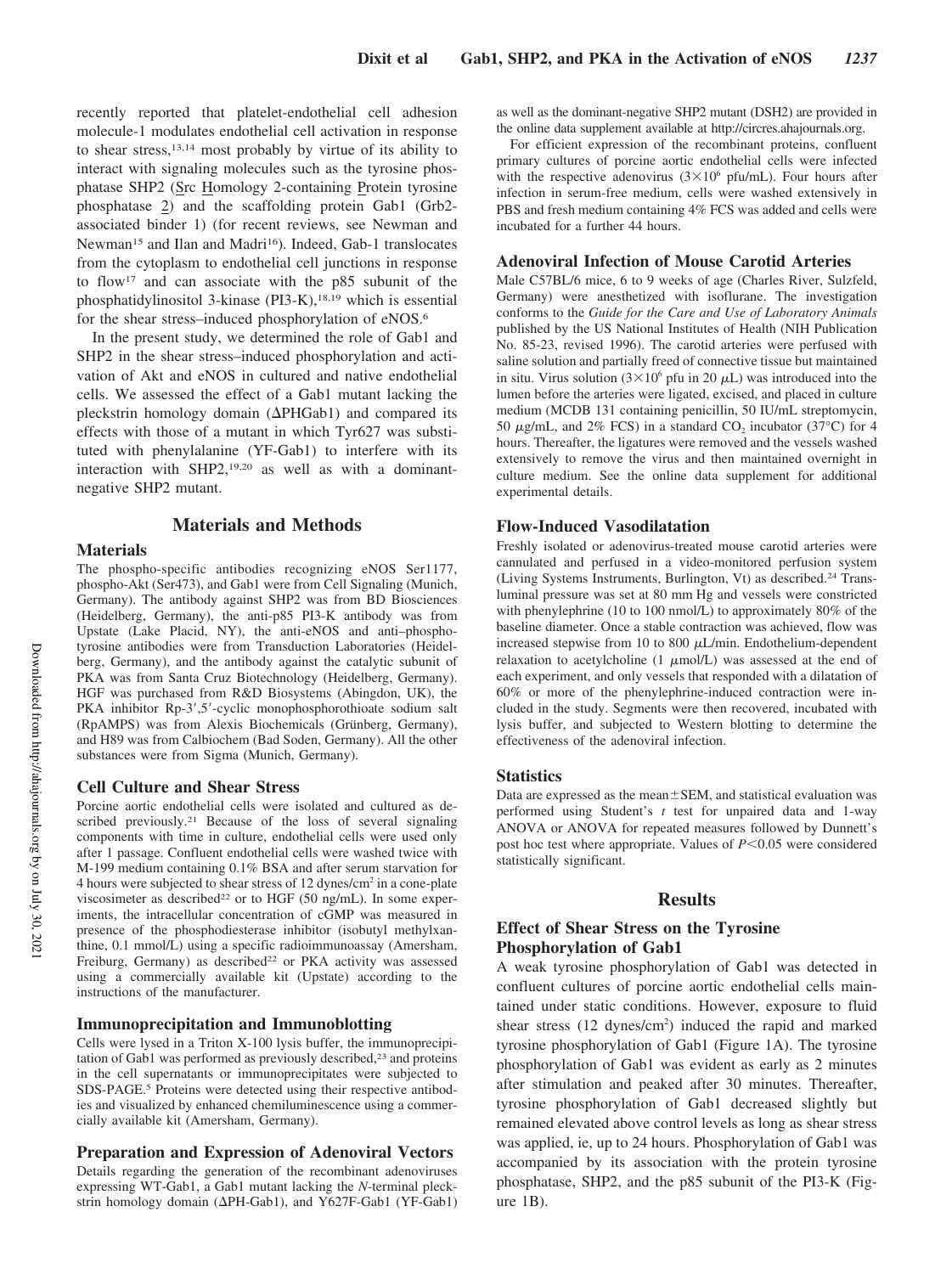

**Figure 1.** Effect of shear stress on tyrosine phosphorylation of Gab1 and its association with signaling molecules. Primary cultures of porcine aortic endothelial cells were either maintained under static conditions or exposed to fluid shear stress (12 dynes/cm<sup>2</sup>) for up to 24 hours. A, Gab1 was immunoprecipitated and its tyrosine phosphorylation was assessed by Western blotting. Equal pull down of protein was confirmed by reprobing blots for Gab1. The bar graph summarizes data obtained in 4 independent experiments.  $P$ <0.05 vs static conditions. B, Coimmunoprecipitation of the p85 subunit of the PI3-K and SHP2 with Gab1 from cells maintained under static conditions or exposed to shear stress. The blots shown are a representative of 3 independent experiments. incr. indicates increase.

# **Effect of a Gab1 Mutant Lacking the**  $\Delta PHGab1$ **on the Phosphorylation of Akt and eNOS in Endothelial Cells**

Because exposure to fluid shear stress stimulated the association of Gab1 with the PI3-K, and a Gab1 PH domain decoy is reported to suppress the activity of a constitutively active Akt,<sup>25</sup> we assessed the consequences of the overexpression of the  $\Delta$ PHGab1 mutant on the phosphorylation of Akt and eNOS in endothelial cells stimulated by either fluid shear stress or HGF, another stimulus for PI3-K and Akt activation.

Under static conditions the phosphorylation of Akt on Ser473 was low. Both fluid shear stress (12 dynes/cm<sup>2</sup>) and HGF (50 ng/mL) elicited a pronounced increase in the phosphorylation of Akt in cells infected with a control virus (Figure 2A and 2B). However, only HGF was able to elicit the phosphorylation of Akt in cells expressing the  $\Delta$ PHGab1 mutant (Figure 2B).

Because  $\Delta$ PHGab1 blunted the shear stress-induced activation of Akt, we next determined its effect on the phosphorylation of eNOS. The phosphorylation of eNOS on Ser1177 was low in cells maintained under static conditions. In cells treated with a control virus, the phosphorylation of eNOS Ser1177 rapidly increased following the application of shear stress (Figure 2C) or the addition of HGF (Figure 2D). Overexpression of the  $\Delta$ PHGab1 mutant failed to affect either the shear stress– or the HGF-induced phosphorylation of eNOS (Figure 2C and 2D).

# Effect of the **APHGab1** Mutant on the Activation **of eNOS**

The  $\Delta$ PHGab1 mutant attenuated basal NO production in unstimulated endothelial cells, whereas the overexpression of wild-type Gab1 increased basal NO production (supplementary Figure II). In cells treated with the control virus, shear stress elicited a  $3.1 \pm 0.6$ -fold increase in cGMP levels. Despite the complete inhibition of the shear stress–induced activation of Akt, a similar increase  $(3.0 \pm 0.5 \text{-} \text{fold})$  in cGMP was detected in cells infected with the  $\Delta$ PHGab1 mutant  $(P<0.05$ , n=4). Consistent with its lack of effect on the HGF-induced phosphorylation of Akt and eNOS,  $\Delta$ PHGab1 did not affect the ability of HGF to increase endothelial NO production (supplementary Figure II).

As PKA can be activated by fluid shear stress and can also phosphorylate eNOS on Ser1177, we determined the effects of a PKA inhibitor on the shear stress–induced phosphorylation of eNOS on Ser1177. As reported above, the overexpression of  $\Delta$ PHGab1 failed to affect the shear stress-induced phosphorylation of eNOS; however, the pretreatment of these cells with RpAMPS (10  $\mu$ mol/L) prevented eNOS Ser1177 phosphorylation in cells expressing  $\Delta$ PHGab1 (Figure 3A). These data indicate that although the  $\Delta$ PHGab1 mutant completely prevented the shear stress–induced activation of Akt, the phosphorylation of eNOS on Ser1177 remained intact because of the activation of PKA. The shear stress– induced increase in the phosphorylation of eNOS Ser1177 was not observed in uninfected cells pretreated with the PKA inhibitors RpAMPS or H89 (10  $\mu$ mol/L), whereas the ability of shear stress to induce the phosphorylation of Akt remained intact (Figure 3B and supplementary Figure III). The PKA inhibitors also prevented the shear stress–induced increase in endothelial GMP levels (Figure 3C).

In contrast to cells infected with the  $\Delta$ PHGab1 mutant, the downregulation of Gab1 using an siRNA approach abrogated the shear stress–induced phosphorylation of both Akt and eNOS (supplementary Figure IV).

# **Effect of YF-Gab1 on the Shear Stress–Induced Activation of Akt and eNOS**

Because we detected an increased association of Gab1 with SHP2 in response to shear stress (see Figure 1B), we next determined whether the association of these 2 proteins affects the shear stress–induced phosphorylation of eNOS. We reasoned that if the interaction between Gab1 and SHP2 is a prerequisite for the shear stress–induced activation of eNOS activation, the expression of a Gab1 mutant that is incapable of interacting with SHP2, ie, YF-Gab1,<sup>20</sup> may prevent the shear stress–induced activation of eNOS.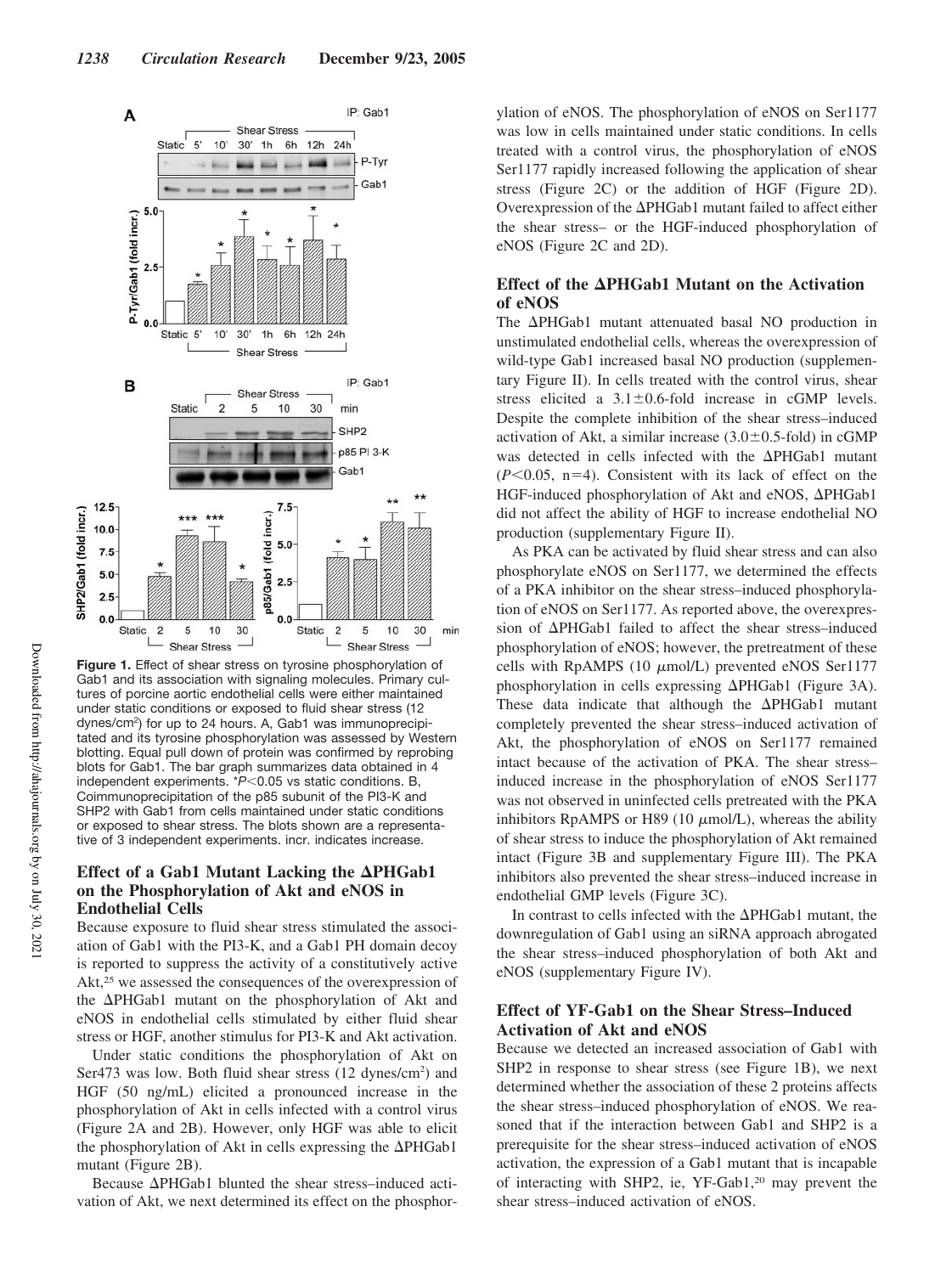

Figure 2. Effect of the overexpression of the APHGab1 mutant on the shear stress– and HGF-induced phosphorylation of Akt and eNOS. Porcine aortic endothelial cells were infected with either control virus or virus encoding the APHGab1 mutant 48 hours before stimulation. The phosphorylation of Akt on Ser473 or eNOS on Ser1177 were determined by SDS-PAGE followed by blotting with a phospho-specific antibody. Equal loading of each lane was confirmed by reprobing blots for total Akt or eNOS. Representative blots and bar graphs (4 independent experiments) summarizing the effects of APHGab1 on the shear stress-induced (12 dynes/cm<sup>2</sup>) (A and C) and HGF-induced (50 ng/mL) (B and D) phosphorylation of Akt (A and B) and eNOS (C and D). \**P*<0.05 vs static or control (CTL). incr. indicates increase.

The YF-Gab1 mutant failed to affect the HGF-induced phosphorylation of either Akt or eNOS (data not shown). However, exposure of endothelial cells overexpressing YF-Gab1 to shear stress prevented the phosphorylation of eNOS (Figure 4A and 4B), without affecting that of Akt (Figure 4A and 4C). Thus, although Gab1 appears to be necessary for the shear stress–induced activation of Akt through its N-terminal pleckstrin homology domain, its role in the shear stress– induced phosphorylation of eNOS is independent of Akt and dependent on its interaction with a protein, such as SHP2, that interacts with Gab1 at Tyr627.

## **Effect of a DSH2 on Responses to Shear Stress**

The SHP2 mutant used expresses the tandem SH2 domains of SHP2 but lacks the catalytic domain and thus competes with endogenous SHP2 to act as a dominant-negative mutant. Infection of endothelial cells with the DSH2 viruses resulted in a significant overexpression of the protein without affect-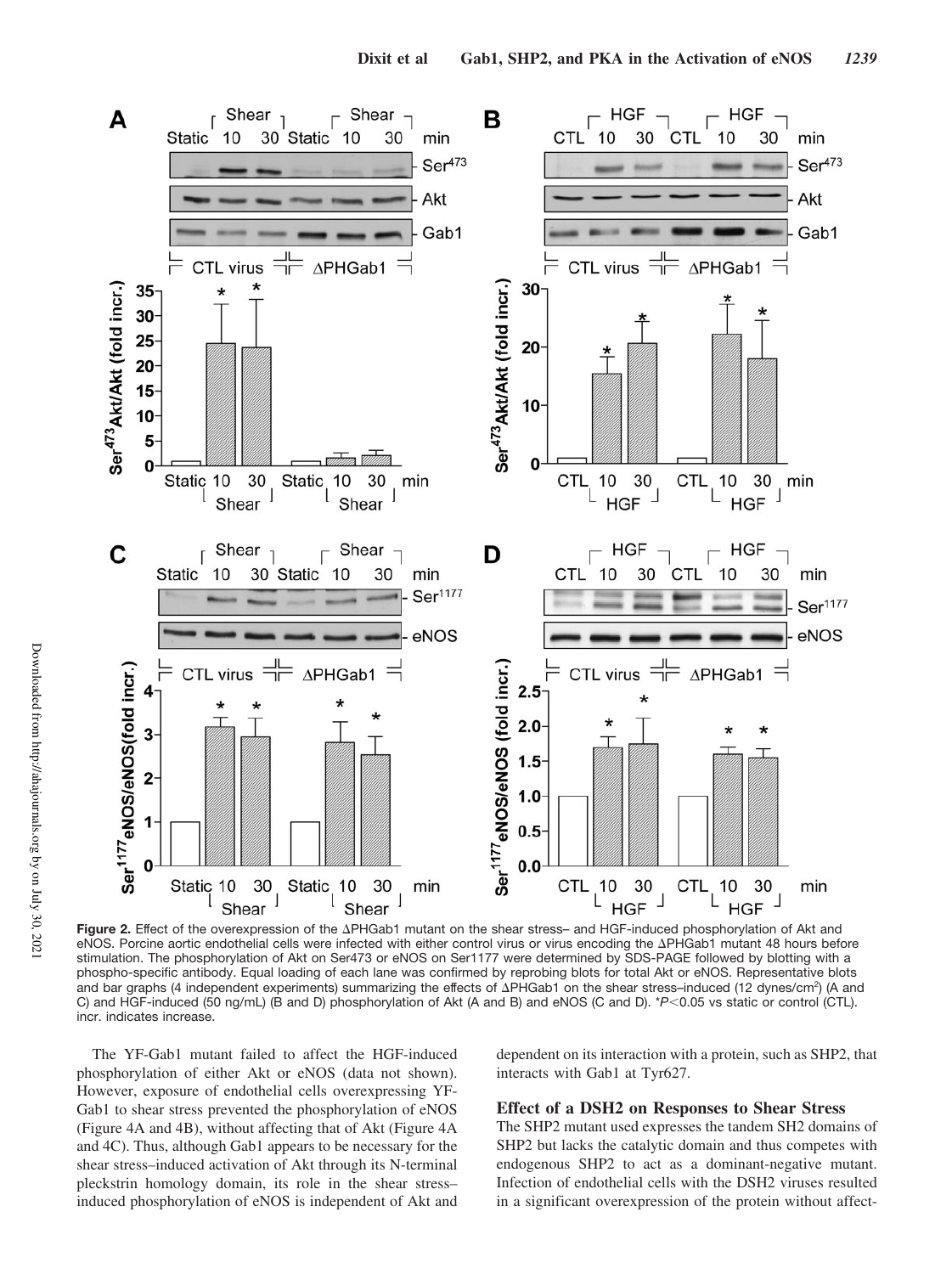

Figure 3. Effect of the APHGab1 mutant and PKA inhibition on the response to shear stress. A, Confluent cultures of porcine aortic endothelial cells were infected with either empty vector or with adenovirus encoding the  $\Delta$ PHGab1 mutant for 48 hours before stimulation. The phosphorylation of eNOS on Ser1177 was assessed in endothelial cells exposed to fluid shear stress (12 dynes/cm<sup>2</sup>, 30 minutes) in the absence and presence of RpAMPS (10  $\mu$ mol/L). B, Representative Western blots (3 independent experiments) showing the effect of RpAMPS and H-89 (10  $\mu$ mol/L) on the shear stress–induced phosphorylation of eNOS and Akt. C, Effect of RpAMPS and H-89 on intracellular cGMP levels in endothelial cells maintained under static conditions or exposed to fluid shear stress for 30 minutes. The bar graphs summarize data from 3 to 5 independent experiments.  $*P$ <0.05, \*\*\* $P$ <0.001 vs static conditions;  $$P$ <0.05 vs solvent (Sol). incr. indicates increase.

ing endogenous levels of SHP2 (Figure 5A). Subsequent exposure of these cells to shear stress failed to induce the phosphorylation of eNOS, whereas the phosphorylation of Akt was unaffected (Figure 5). The shear stress–induced



**Figure 4.** Effect of the YF-Gab1 mutant on the shear stress– induced phosphorylation of Akt and eNOS. Confluent cultures of porcine aortic endothelial cells were infected with either empty vector or with adenovirus encoding the Gab1YF mutant for 48 hours before stimulation with shear stress (12 dynes/cm<sup>2</sup>). A, Representative Western blots showing the effect of the Gab1YF mutant on the phosphorylation of eNOS on Ser1177 and Akt on Ser473. The bar graphs (B and C) summarize data obtained in 4 independent experiments. \**P*<0.05 vs static conditions. incr. indicates increase.

increase in cGMP was also attenuated in cells expressing the DSH2 protein. Levels of cGMP increased in response to shear stress by  $2.8\pm0.2$ -fold (*P*<0.005, n=8) in cells infected with a control virus, whereas cGMP levels were only  $91 \pm 14\%$  $(n=5, P=0.55)$  of basal levels in DHS2-expressing cells exposed to fluid shear stress.

# **Effect of Shear Stress on the Activity of PKA and Its Association With the eNOS Signalosome**

As the PKA inhibitor RpAMPS, like the dominant-negative SHP2 mutant, prevented the shear stress–induced phosphorylation of eNOS and the subsequent increase in endothelial cell cGMP levels, we determined whether shear stress af-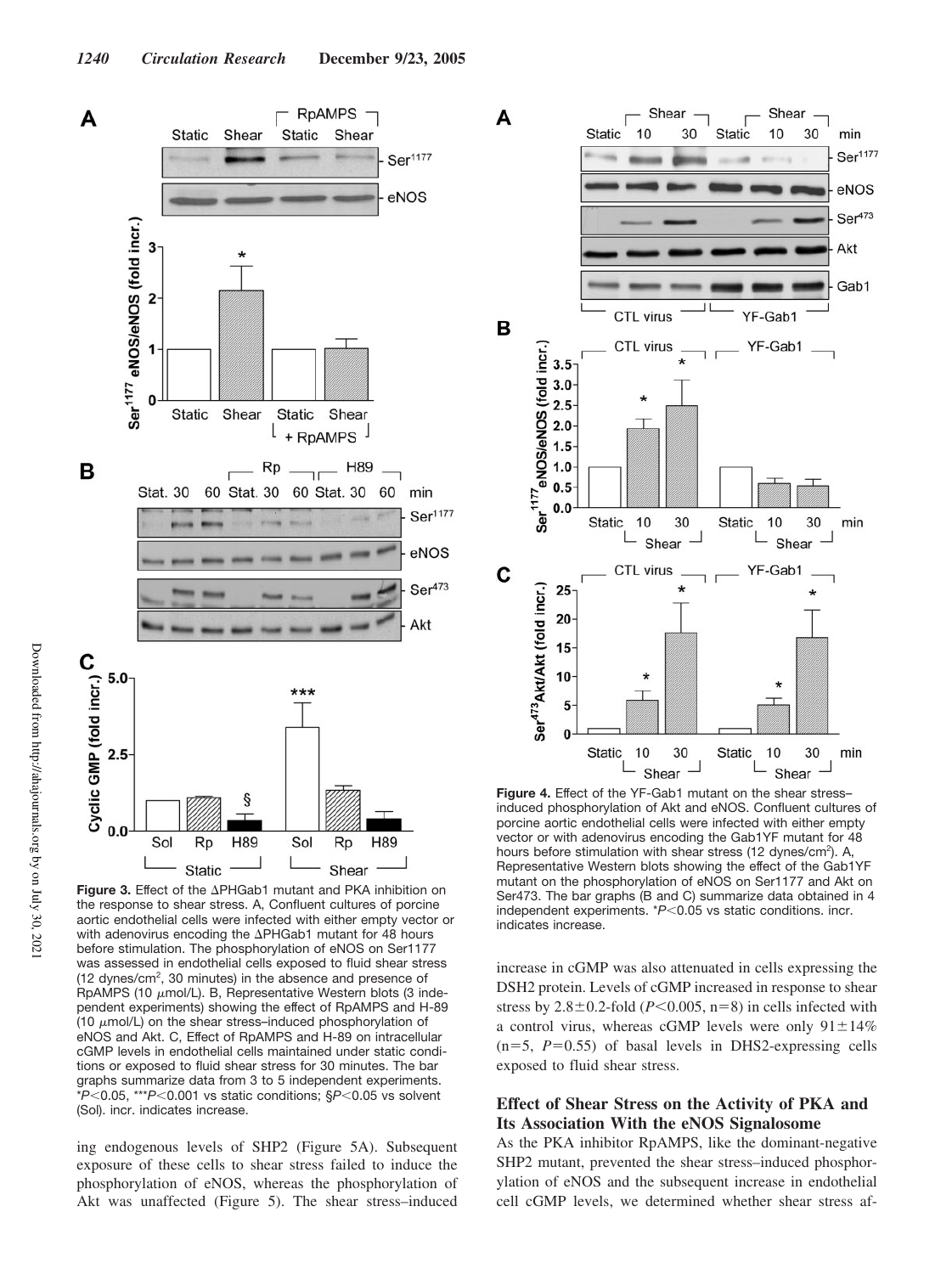

**Figure 5.** Effect of dominant-negative SHP2 on the shear stress–induced phosphorylation of Akt and eNOS. Primary cultures of porcine aortic endothelial cells were infected with either control virus or with adenovirus encoding DSH2 for 48 hours before stimulation with shear stress (12 dynes/cm<sup>2</sup>). A, Representative Western blots showing the effect of the DSH2 on the phosphorylation of eNOS on Ser1177 and Akt on Ser473. The bar graphs (B and C) summarize the data obtained in 4 independent experiments. \**P*<0.05 vs static conditions. incr. indicates increase.

fected PKA activity and whether or not SHP2 was implicated in this process. The stimulation of cultured endothelial cells with fluid shear stress elicited a significant increase in PKA activity, an effect that was attenuated in cells expressing the DSH2 protein (Figure 6A). In parallel experiments, we assessed the association between the catalytic subunit of PKA and SHP2. In cells maintained under static conditions, we failed to detect the association of the 2 proteins, whereas an association was regularly observed in cells exposed to fluid shear stress for 30 minutes (Figure 6B). Although there was no apparent association in cells maintained under static conditions, endothelial cell stimulation with shear stress elicited the time-dependent formation of a PKA protein complex that also included Gab1 and eNOS (Figure 7A).



**Figure 6.** Effect of DSH2 on the shear stress–induced activation of PKA and the effects of shear stress on the association of the 2 proteins. A, Primary cultures of porcine aortic endothelial cells were infected with either control virus or with adenovirus encoding DSH2 for 48 hours before stimulation with shear stress (12 dynes/cm<sup>2</sup>), and PKA activity was determined using a commercially available kit. Forskolin (10  $\mu$ mol/L, 15 minutes) was included as a positive control for PKA activity. B, Coimmunoprecipitation of SHP2 with the catalytic subunit of PKA $\alpha$ (PKA $\alpha$ cat) from cells maintained under static conditions or exposed to shear stress for 30 minutes. Equal pull down of protein was confirmed by reprobing blots for PKA $\alpha$ cat. The bar graphs summarize data obtained in 3 to 4 independent experiments. \**P*<0.05, \*\**P*<0.01 vs static conditions. incr. indicates increase.

Moreover, in parallel experiments SHP2 was coimmunoprecipitated with eNOS and the association of the 2 proteins increased in response to cell stimulation (Figure 7B).

## **Flow-Mediated Responses in Carotid Arteries**

In isolated phenylephrine-constricted murine carotid arteries, acetylcholine  $(1 \mu \text{mol/L})$  resulted in vasodilatation of approximately 80% (82 $\pm$ 11%, n=4), whereas increasing flow resulted in dilatation of up to 60% (Figure 8A). The PKA inhibitor RpAMPS (10  $\mu$ mol/L) failed to affect the response to acetylcholine (80 $\pm$ 4%, n=4, *P*=0.87 versus the solventtreated group) but markedly blunted flow-induced vasodilatation (Figure 8A).

To determine the role of Gab1 and SHP2 on endotheliumdependent vasodilatation in response to acetylcholine and increased flow, we infected mouse coronary arteries with the corresponding recombinant adenoviruses and monitored flow-induced vasodilatation. Acetylcholine-induced vasodilatation was not significantly different in vessels treated with the green fluorescent protein (GFP),  $\Delta$ PHGab1, YF-Gab1, or DSH2 viruses; vasodilatation to acetylcholine was  $87 \pm 5\%$ , 74 $\pm$ 4%, 78 $\pm$ 4%, and 83 $\pm$ 5%, respectively (n=11 to 15,  $P=0.36$ ), indicating that the infection procedure did not compromise endothelial cell function. The efficiency of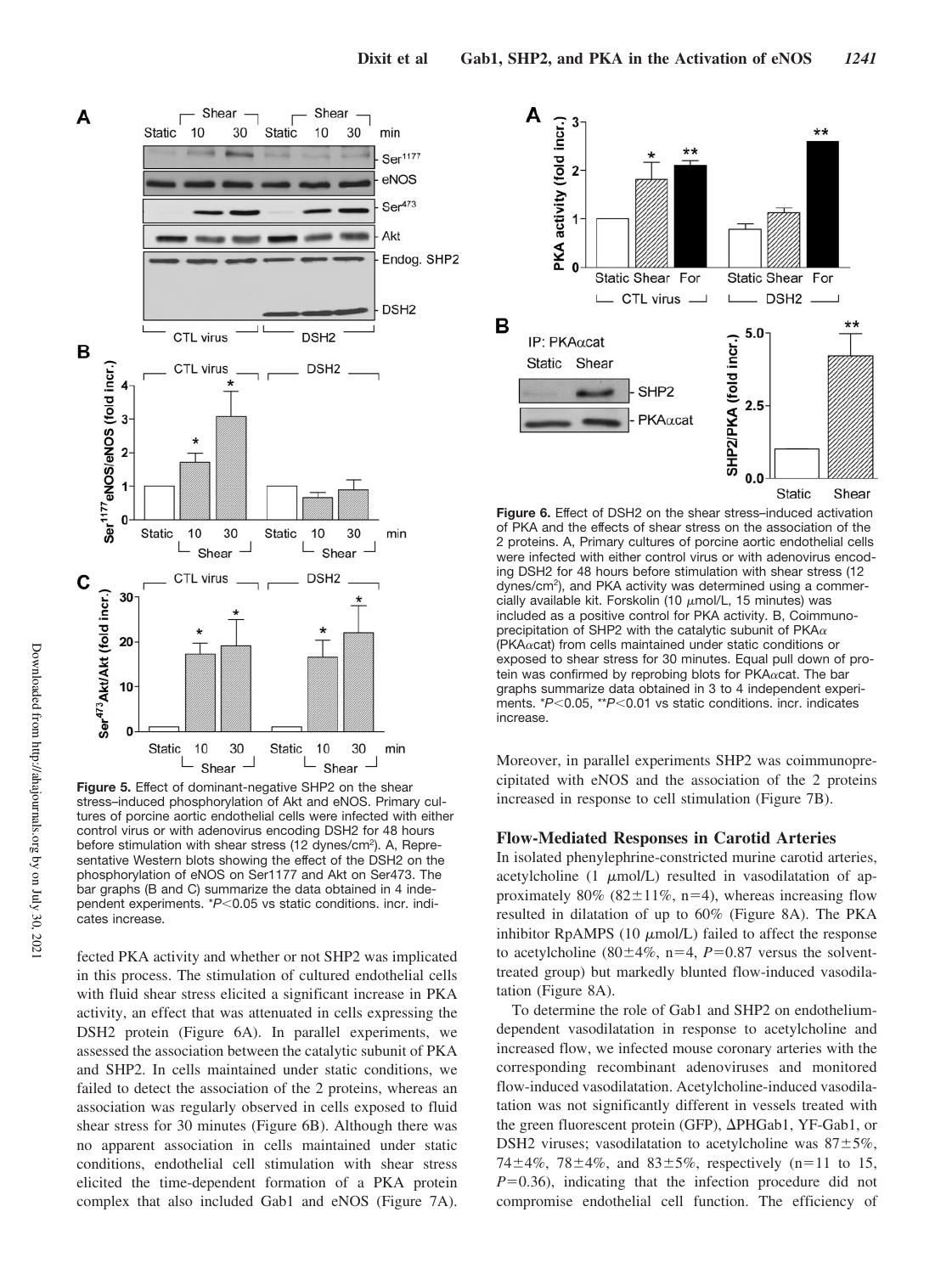

**Figure 7.** Effect of shear stress on the association of PKA, Gab1, eNOS, and SHP2. A, Coimmunoprecipitation of eNOS and Gab1 with the catalytic subunit of PKA $\alpha$  (PKA $\alpha$ cat) from cells maintained under static conditions or exposed to shear stress for up to 6 hours. B, Coimmunoprecipitation of SHP2 with eNOS from cells maintained under static conditions or exposed to shear stress for up to 30 minutes. The bar graphs summarize data obtained in 3 to 4 independent experiments. \**P*0.05 vs static conditions. incr. indicates increase.

infection was monitored using GFP and confirmed by assessing the expression of individual mutant proteins by Western blot analysis at the end of each experiment (Figure 8B).

Baseline diameter was not significantly different in arteries expressing GFP,  $\Delta$ PHGab1, YF-Gab1, or DSH2 (501 $\pm$ 7,  $481 \pm 15$ ,  $486 \pm 8$  and  $502 \pm 9$  µm, respectively, n=11 to 15,  $P=0.39$ ). Increasing flow elicited a stepwise vasodilatation that was not significantly different in control and GFPexpressing carotid arteries (compare Figure 8A and 8B), and although flow-induced vasodilatation was slightly attenuated in arteries expressing the  $\Delta$ PH Gab1 mutant, this effect was not significant  $(P=0.16, n=11)$ . However, flow-induced vasodilatation was significantly attenuated in arteries expressing either DSH2 or the YF-Gab1 mutant (Figure 8B).

## **Discussion**

The results of the present study demonstrate that the shear stress– and the HGF-induced activation of Akt are mediated by signaling pathways differentially dependent on Gab1. Indeed, whereas the pleckstrin homology domain of Gab1 seems to be crucial for the shear stress–induced phosphorylation of Akt, it is completely dispensable for the activation of



Figure 8. Effect of RpAMPS and overexpression of APHGab1, YF-Gab1, and DSH2 on the flow-mediated vasodilatation of mouse carotid arteries. A, Flow-induced (10 to 800  $\mu$ L/min) vasodilatation was assessed in freshly isolated mouse carotid arteries in the absence (CTL) and presence of RpAMPS (10  $\mu$ mol/L). B, Mouse carotid arteries were infected with viruses encoding GFP,  $\Delta$ PHGab1, YF-Gab1, or DSH2 and maintained in culture for 20 hours before assessing flow-induced vasodilatation. The graphs summarize the results of 4 (A) and 11 to 15 (B) independent experiments. The inset shows overexpression of the respective proteins in carotid arteries. \*P<0.05, \*\*P<0.005 vs responses obtained in the CTL- or GFP-treated groups.

the kinase by HGF. More importantly, inhibition of the shear stress–induced activation of Akt was without consequence on the phosphorylation and activation of eNOS, which was unchanged because of the activation of PKA. The shear stress–induced phosphorylation and activation of eNOS was, however, causally linked with the Gab1-dependent activation of the tyrosine phosphatase SHP2 inasmuch as a Gab1 mutant (YF-Gab1) to which SHP2 cannot bind, as well as a dominant-negative SHP2 mutant abrogated the shear stress– induced activation of eNOS in cultured as well as in native endothelial cells.

Gab1 is an adapter protein that belongs to the insulin receptor substrate-1 family and is a mammalian homologue of the Drosophila protein DOS (Daughter Of Sevenless), which is involved in multiple signaling events mediated by cytokine and tyrosine kinase receptors, including that of the HGF receptor c-Met.<sup>26</sup> HGF has previously been reported to enhance the phosphorylation of eNOS on Ser1177 and increase endothelial NO production.<sup>10</sup> However, although interfering with the function of Gab1 is reported to attenuate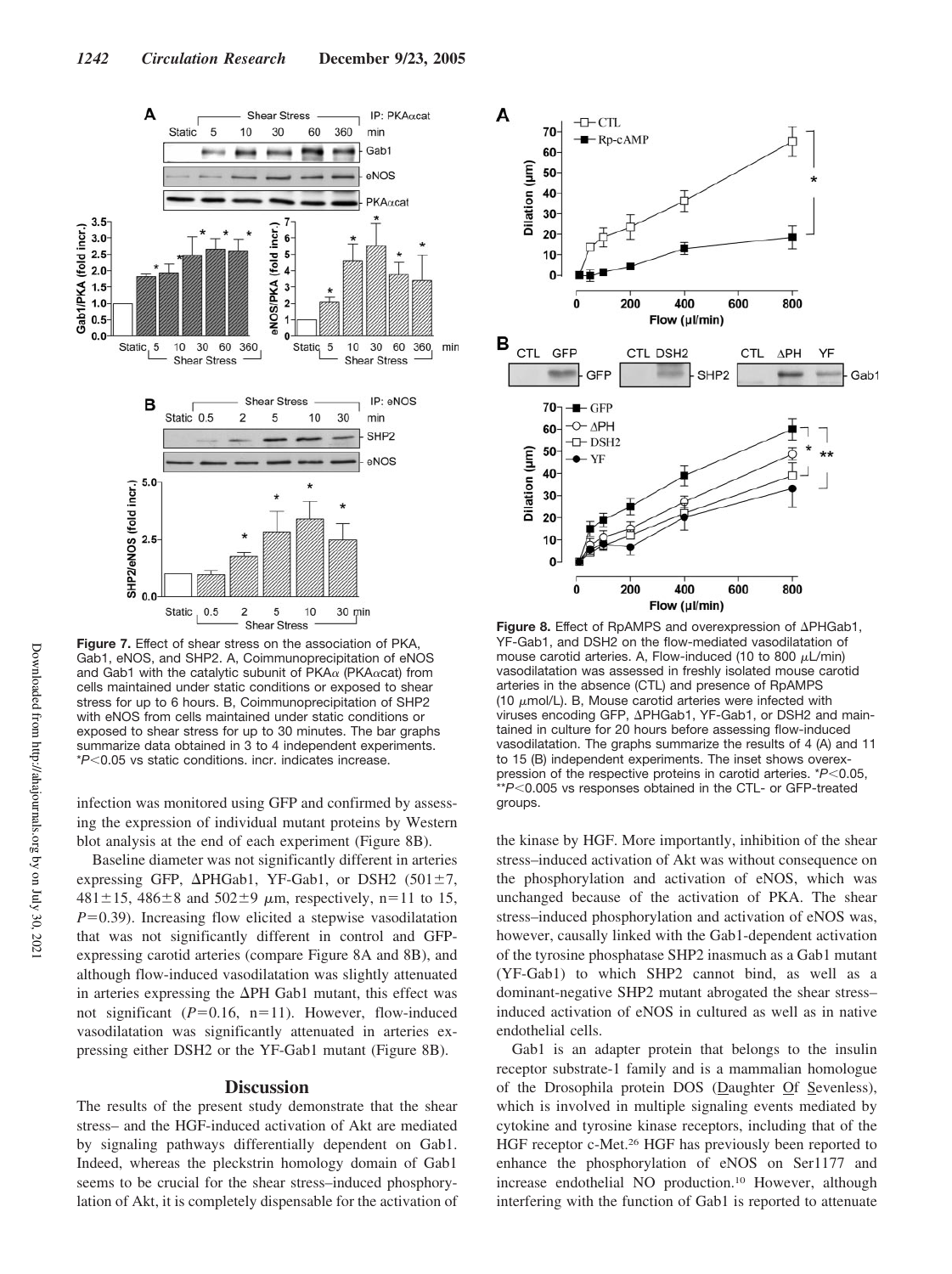the activation of the PI3-K and Akt in several different cell types in response to growth factor stimulation,<sup>27</sup> we observed no effect of either  $\Delta$ PHGab1 or the YF-Gab1 mutant on the activation of Akt or eNOS in HGF-stimulated endothelial cells. The latter observations cannot rule out a role for Gab1 in the HGF-induced activation of PI3-K and Akt in endothelial cells as the binding of Gab1 to the c-Met receptor is thought to be dependent on its Met-binding sequence,<sup>28</sup> which remained intact in both of the Gab1 mutants assessed in the present study.

There does, however, appear to be a role for Gab1 in regulating the shear stress–induced activation of Akt as the -PHGab1 mutant abrogated the shear stress–induced phosphorylation of Akt. This indicates that the translocation of Gab1 to the plasma membrane plays an important role in the regulation of Akt by fluid shear stress. Indeed, a second Gab1 mutant (YF-Gab1), which should be able to translocate normally within endothelial cells but is unable to bind SHP2, did not prevent the shear stress–induced phosphorylation of Akt.

Fluid shear stress elicits the phosphorylation of eNOS on Ser1177 and although we and others initially implicated Akt in this process,<sup>6</sup> the results of the present investigation revealed that a kinase other than Akt must be responsible for the shear stress–induced phosphorylation and activation of eNOS. This conclusion is based on the observations that  $\Delta$ PH Gab1 failed to affect the shear stress–induced phosphorylation of eNOS, although the activation of Akt was abrogated, and that the YF-Gab1 mutant abolished the phosphorylation of eNOS while leaving the shear stress–induced activation of Akt intact. During the preparation of this manuscript, Jin et al<sup>29</sup> reported that Gab1 regulates the phosphorylation and activation of eNOS via Akt as the downregulation of Gab1 (using a siRNA approach) and a Gab1 mutant that was unable to bind PI3-K attenuated both processes. Although the downregulation of Gab1 also prevented the shear stress–induced phosphorylation of Akt and eNOS in our experiments, studies aimed at determining the consequences of the specific mutation of Gab1 indicate that Akt is not responsible for the phosphorylation of eNOS. Despite the apparent contradiction, the report by Jin et al<sup>29</sup> is not in direct conflict with the results shown here. Indeed, preventing the shear stress–induced activation of PI3-K would be expected to affect the activation of both Akt and PKA,<sup>2</sup> and the global downregulation of Gab1 would be expected to affect both the activation of Akt, which we propose requires the translocation of Gab1 to the plasma membrane, as well as the association of SHP2 with Gab1, which is dependent on the phosphorylation of Tyr627 and which does affect the shear stress–induced phosphorylation of eNOS.

Several events in the signaling cascade activated by hemodynamic stimuli in endothelial cells are associated with tyrosine phosphorylation and/or dephosphorylation (for review, see Shyy and Chien<sup>30</sup>). The fact that both the YF-Gab1 mutant, which cannot bind SHP2,<sup>20</sup> and the dominantnegative SHP2 mutant prevented the shear stress–induced phosphorylation and activation of eNOS, indicate that SHP2 is also an integral part of this signal transduction process. Fluid shear stress is known to attenuate the tumor necrosis

factor- $\alpha$ -induced activation of SHP2 in endothelial cells,<sup>31</sup> but, to the best of our knowledge, this is the first report demonstrating the involvement of SHP2 in regulating the shear stress–induced activation of eNOS. Little is known about substrates for SHP2 in endothelial cells, but eNOS itself is reported to be tyrosine phosphorylated, $22$  and SHP2 has been implicated in the regulation of neuronal NOS activity.<sup>32</sup> As we were able to detect SHP2 as part of the eNOS signalosome in shear stress–stimulated cells, it is likely that either eNOS or an eNOS-associated protein is a SHP2 substrate.

Given that our findings indicate that the phosphorylation and activation of eNOS in response to shear stress is largely independent of Akt, we assessed the role of PKA in response to shear stress. We observed that a PKA inhibitor abrogated the phosphorylation of eNOS on Ser1177, prevented the shear stress–induced accumulation of cGMP, and significantly attenuated the flow-induced vasodilatation of mouse carotid arteries. These data confirm and extend previously published reports on the importance of PKA in mediating eNOS activation in response to fluid shear stress, $11$  although it is unclear how the activity of PKA is stimulated under the conditions studied. Our data suggest a link between SHP2 and the activation of PKA inasmuch as shear stress stimulated the association of SHP2 with the catalytic subunit of PKA and the shear stress–induced activation of PKA was attenuated in endothelial cells expressing the DSH2 mutant. Because shear stress increases PKA activity without increasing endothelial cAMP levels,<sup>33</sup> and PKA, SHP2, Gab1, and eNOS coexist as a signalosome complex in shear stress–stimulated endothelial cells, it is tempting to suggest that SHP2 can directly regulate PKA activity.

In conclusion, our data clearly indicate that the adaptor protein Gab1 and the tyrosine phosphatase SHP2 play crucial roles in the activation of eNOS by fluid shear stress in cultured and native endothelial cells. The shear stress– induced phosphorylation of Gab1 and the association with SHP2 are essential for the activation of PKA, which is ultimately responsible for the increase in endothelial NO production.

# **Acknowledgments**

This study was supported by the Deutsche Forschungsgemeinschaft (SFB 553, B1) (to R.B. and I.F.), US Public Health Service grants HL63886 and HL72902 (to A.H.), and by the European Vascular Genomic Network, a Network of Excellence supported by the European Community's Sixth Framework Program (contract no. LSHM-CT-2003-503254). We are indebted to Isabel Winter, Mechtild Piepenbrock-Gyamfi, and Tanja-Maria Mareczek for expert technical assistance and to Dr Rüdiger Popp for measuring NO production with the electrode.

#### **References**

- 1. Fleming I, Busse R. Molecular mechanisms involved in the regulation of the endothelial nitric oxide synthase. *Am J Physiol Regul Integr Comp Physiol*. 2003;284:R1–R12.
- 2. Boo YC, Jo H. Flow-dependent regulation of endothelial nitric oxide synthase: role of protein kinases. *Am J Physiol Cell Physiol*. 2003;285: C499–C508.
- 3. Harris MB, Ju H, Venema VJ, Liang H, Zou R, Michell BJ, Chen Z-P, Kemp BE, Venema RC. Reciprocal phosphorylation and regulation of the